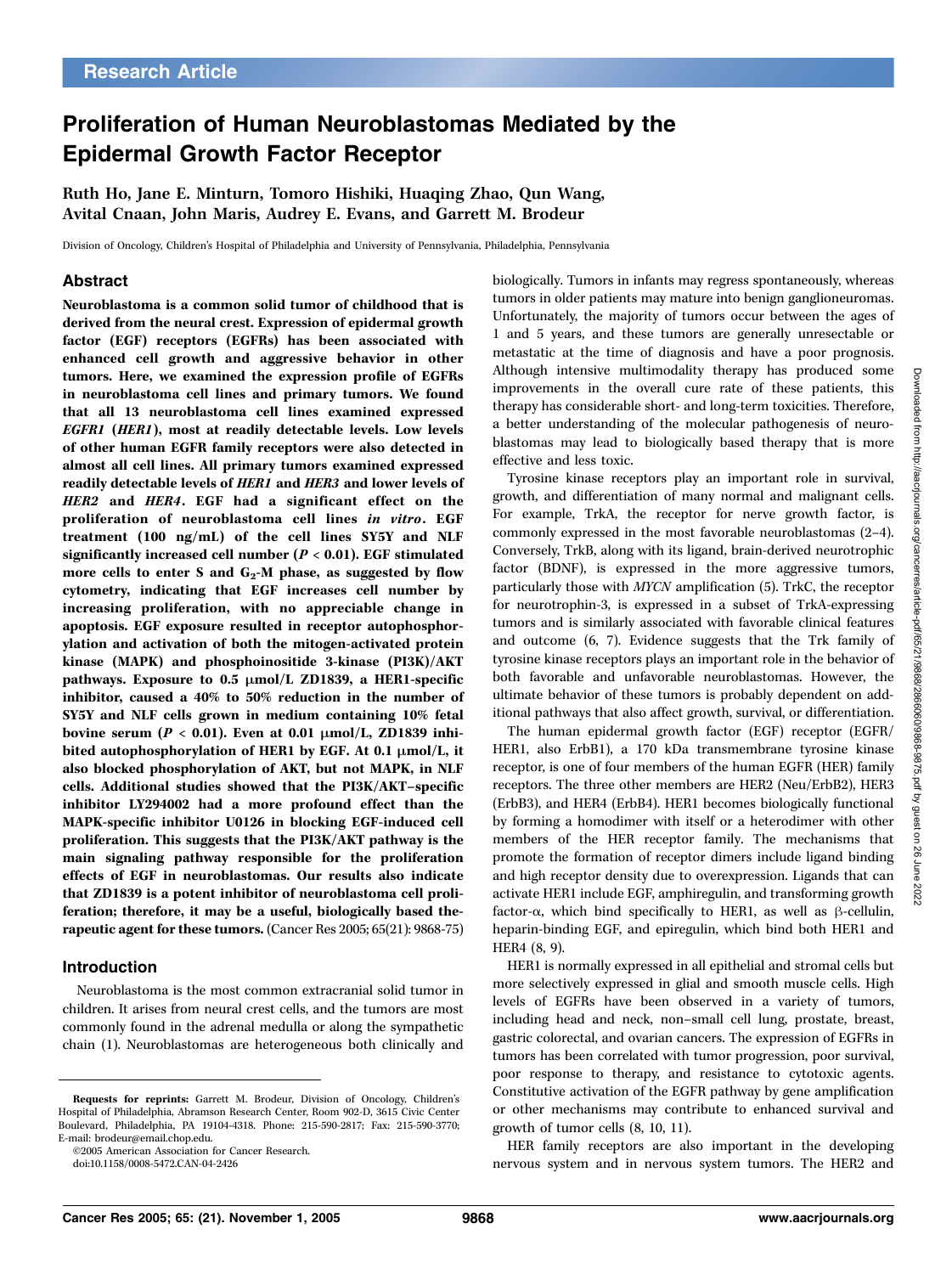HER3 receptors and their ligand, neuregulin-1, are essential for development of the sympathetic nervous system (12). HER3 and HER4 are coexpressed in childhood medulloblastoma, and their expression is associated with high proliferative activity in ependymoma (13, 14). Overexpression of HER1 is also found in glioblastoma multiforme (15).

There are a few reports concerning the expression of functional HER1 in neuroblastoma cell lines (16–18). However, the expression profile of HER family members in neuroblastoma cell lines and primary tumors, as well as downstream signaling pathways, have not been explored in detail. Therefore, we examined the expression and function of the EGFR pathway in neuroblastomas and determined whether EGFR-specific inhibitors might have a role as novel, biologically based therapeutic agents for neuroblastoma.

## Materials and Methods

Cell lines and tumor samples. All cell lines (MYCN nonamplified,  $n = 4$ ; MYCN amplified,  $n = 9$ ) were obtained from the Children's Hospital of Philadelphia cell line bank (19). The lines were maintained at 5%  $CO<sub>2</sub>$ in RPMI 1640 with 10% fetal bovine serum (FBS; same lot used for all studies), 1% oxaloacete-pyruvate-insulin supplement, 1% glutamate, and 50 Ag/mL gentamicin. A431, a human epidermoid carcinoma cell line that amplifies and overexpresses HER1 (20), was used as a positive control and grown under similar conditions. Cells were harvested when they reached 70-80% confluence to make RNA or protein. Eighteen neuroblastoma tumor samples were obtained from the Children's Hospital of Philadelphia tumor bank. Ten patients had biological favorable disease (ganglioneuroma,  $n = 1$ ; stage I,  $n = 3$ ; stage II,  $n = 4$ , stage IV-S,  $n = 2$ ) and eight patients had biological unfavorable disease (stage III,  $n = 4$ ; stage IV,  $n = 4$ ).

Semiquantitative reverse transcription-PCR of HER family genes. Total RNA was extracted from neuroblastoma primary tumors and cell lines. Human fetal brain RNA was purchased from Stratagene (La Jolla, CA). Semiquantitative reverse transcription-PCR (RT-PCR) was carried out according to a previously described protocol (21). Primers for human HER1 are 5'-CAGCGCTACCTTGTCATTCA-3' and 3'-AGGACTCGAGAGAC-TCACGT-5' (PCR product size: 195 bp); for human HER2, 5'-CTGACCAGT-GTGTGGCCTGT-3' and 3'-GACTGTGGATCGCCTCGCTA-5' (PCR product size: 376 bp); for human HER3, 5'-ATGTGTGCCTTTGTTTCCCATC-3' and 3'-GTGTTTCCCTTCAGCCCGTA-5' (PCR product size: 293 bp); and for human HER4, 5'-GATGGAGGTTTTGCTGAAC-3' and 3'-GGATACGCTCT-GTTTGGGTTTG-5' (PCR product size: 277 bp). The primers were biotinylated at their 5' ends. PCR reactions were carried for 22 to 24 cycles. Glyceraldehyde-3-phosphate dehydrogenase (GAPDH) was selected as the internal control because it has been the most consistent compared with others, such as  $\beta$ -2-microglobulin, midkine, actin, and 18S, according to the semiquantitative and quantitative RT-PCR (Taqman) and microarray analysis data from our laboratory.

Cell viability assay. To study the effect of EGF on neuroblastoma, we used one cell line with moderate HER1 expression (SY5Y) and one with high HER1 expression (NLF). Cells were seeded into 24-well plates at a density of  $5 \times 10^3$  per well in RPMI with 2% FBS overnight. Cells were treated the following day with 0 or 100 ng/mL EGF in 2% FBS-RPMI. To quantitate the number of viable cells, a colorimetric [3-(4,5-dimethylthiazol-2-yl)-2,5 diphenyltetrazolium bromide (MTT)] assay was done at days 0 (after seeding), 2, 5, and 7 as previously described (1). A multiple wavelength scanner was used to measure the absorbance at 570 to 630 nm dual wavelengths. The experiments were done in five replicates and repeated four to five times. Measurement of absorbance was used as a correlate of viable cell number.

Flow cytometry. We used flow cytometric analysis of DNA content to decide whether EGF enhances growth by increasing proliferation or decreasing apoptosis. Cells were seeded in medium containing 2% FBS

and treated with EGF (100  $\mu$ g/mL) overnight, with or without pretreatment of ZD 1839 for 30 minutes. Cells were collected using 0.5% trypsin and resuspended in cold PBS at a concentration of  $1 \times 10^6$  per milliliter. Onetenth volume of  $10 \times$  propidium iodide solution (500  $\mu$ g/mL propidium iodide, 10 mg/mL sodium citrate, and 1% v/v Triton X-100) was added, and cells were acquired in a flow cytometer within half an hour. A cell fit program (CELLQuest version 5.1, Becton Dickinson Bioscience, San Jose, CA) was used to calculate the fraction of cells with 2n, 2n-4n, and 4n amounts of DNA, corresponding to  $G_0-G_1$ , S, and  $G_2 + M$  phases of the cell cycle. Fractions of cells in different cell cycle phases under various conditions were compared.

Immunoblotting. To analyze the inhibition of HER1 autophosphorylation by ZD1839 (Iressa, AstraZeneca, Cheshire, United Kingdom), cells were grown in 10 cm2 dishes to 80% confluence in standard culture medium. Cells were then grown in serum-free medium for a minimum of 4 hours before treatment with various concentrations  $(0.01, 0.1, 1,$  and  $10 \mu \text{mol/L})$  of the EGFR inhibitor ZD1839 for 1 hour. Cells were subsequently treated with EGF (10 or 100 ng/mL) for 5 minutes. To analyze inhibition of the PI3K/AKT and mitogen-activated protein kinase (MAPK) pathways, cells were pretreated with LY294002 or U0126 for 30 minutes, followed by EGF exposure (100 ng/mL) for 5 minutes. The cell pellets were lysed in NP40 lysis buffer [1% NP40, 20 mmol/L Tris pH 8.0, 137 mmol/L NaCl, 0.5 mmol/L EDTA, 10% glycerol, 1 mmol/L phenylmethylsulfonyl fluoride, 0.15 units/mL aprotinin, 20  $\mu$ mol/L leupeptin, 1 mmol/L sodium vanadate] on ice for 20 minutes and cleared by centrifugation for 20 minutes at 14,000  $\times$  g. Protein content was measured by the Bio-Rad protein assay. One hundred micrograms of protein were resolved by SDS-PAGE, transferred, and detected with anti-phospho-EGFR (Tyr<sup>1068</sup>), anti-phospho-AKT (Ser<sup>473</sup>), or anti–phospho-p42/p44 MAPK antibody (Cell Signaling, Beverly, MA) using an ECL chemiluminescence system (Amersham Corp., Arlington Heights, IL). Corresponding membranes were reprobed with anti-EGFR (Santa Cruz, Santa Cruz, CA), anti-AKT (Cell Signaling) or anti-MAPK (Santa Cruz) antibody to ensure equal loading of protein. HER1 expression in cell lines was analyzed by Western blotting using the anti-EGFR antibody.

Cytotoxicity assay. To study the effect of EGFR inhibition by ZD1839 in neuroblastoma, A431, SY5Y, and NLF cells were seeded into 96-well plates at a density of  $3 \times 10^4$  per well in 10% FBS-RPMI medium. We started with more cells for these experiments than in the cell viability assay to obtain an accurate reading by MTT after treatment. Different concentrations (0.1, 0.5, 1, 10, and 40  $\mu$ mol/L) of ZD1839 were added after the cells were attached. The cells were treated for 72 hours and a colorimetric MTT assay was then done as detailed above. To study effects of the PI3K inhibitor LY294002 and the MAPK inhibitor U0126, cells were pretreated with LY294002 (20  $\mu$ mol/L) or U0126 (10  $\mu$ mol/L) after seeding, and then were treated with EGF (100 ng/mL) or EGF and concurrent ZD1839 (1 μmol/L) for 72 hours. An MTT assay was then preformed. The experiments were done in five replicates and each experiment was repeated thrice. Measurement of absorbance is used to represent cell number.

Statistical analysis. The results of the MTT assay were analyzed by paired Student's t test.

## **Results**

HER1-4 expression in neuroblastoma cells. We found readily detectable HER1 expression in 10 of 13 neuroblastoma cell lines examined by semiquantitative RT-PCR. The amount of HER1 mRNA expressed was at least half of our internal control gene (GAPDH). The expression had no apparent correlation with the presence or absence of MYCN amplification. Most of the cell lines did not express a higher level of HER1 than normal fetal brain. NLF, which had the highest expression, was comparable with the HER1 level detected in the A431 cells, which have amplification of the HER1 gene (Fig. 1A). Expression of HER1 protein in the neuroblastoma cell lines NLF, SKNSH, IMR5, SY5Y, and CHP134 was confirmed by Western blotting (Fig. 1C). NLF and SY5Y were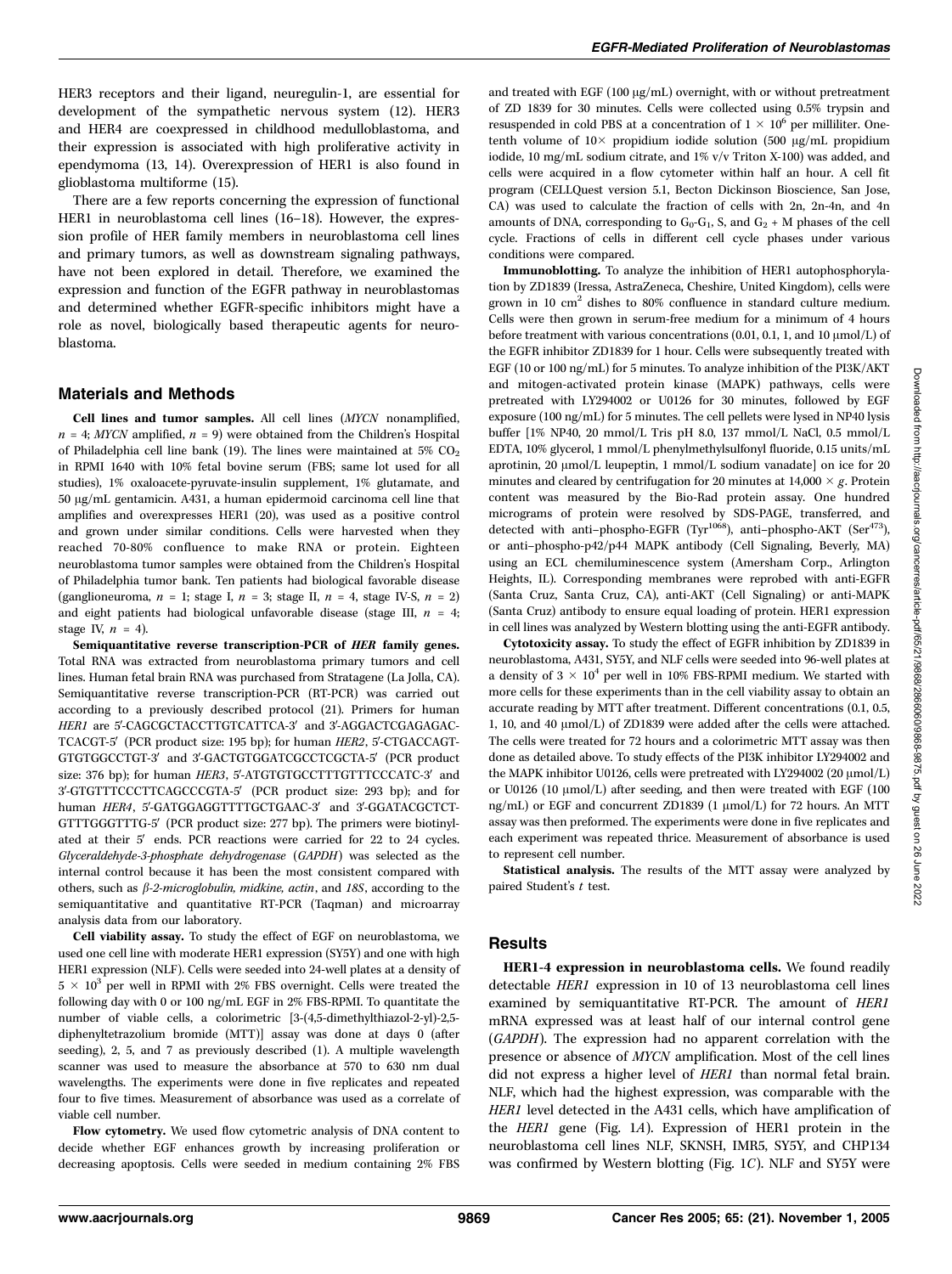

Figure 1. Expression of HER family receptors in neuroblastoma cell lines and tumors. A and B, mRNA expression of HER family receptors in neuroblastoma cell lines and primary tumors was detected by semiquantitative RT-PCR. The expression was quantified by densitometry. Ratio of the density of each target mRNA and its corresponding GAPDH was graphed. A, expression of HER family receptors in cell lines. Open white columns, cell lines without MYCN amplification. Solid black columns, MYCN-amplified cell lines. Solid gray columns, control cell line A431 and control tissue human fetal brain. B, expression of HER family receptors in primary tumors. \*No data due to running out of tumor cDNA. C, protein expression of HER1 of some of the neuroblastoma cell lines. HER1 expression was detected by Western blotting.

representative of high and intermediate levels of HER1 expression, respectively, and they were used in further studies. The cell lines examined also expressed relatively low levels of HER4 mRNA. HER2 and HER3 expression were generally low in the cell lines examined except for NMB (for HER2) and LAN-5 (for HER3), which expressed an mRNA level similar to the internal control gene GAPDH (Fig. 1A).

HER1 mRNA was also expressed in 18 of 18 primary neuroblastoma tumors examined, and the average HER1 expression was similar to GAPDH. However, we did not find a significant correlation between expression level and tumor stage (Fig. 1B). We found readily detectable levels of HER2 expression in 9 of 15 primary tumors. The primary tumors also expressed low levels of HER4, but HER3 expression was generally higher. The expression level of the HER family genes was not significantly correlated with tumor stage (Fig. 1B). To confirm these findings, we did an analysis of HER family gene expression (by microarray analysis) in 101 additional primary tumors, representing carefully defined low,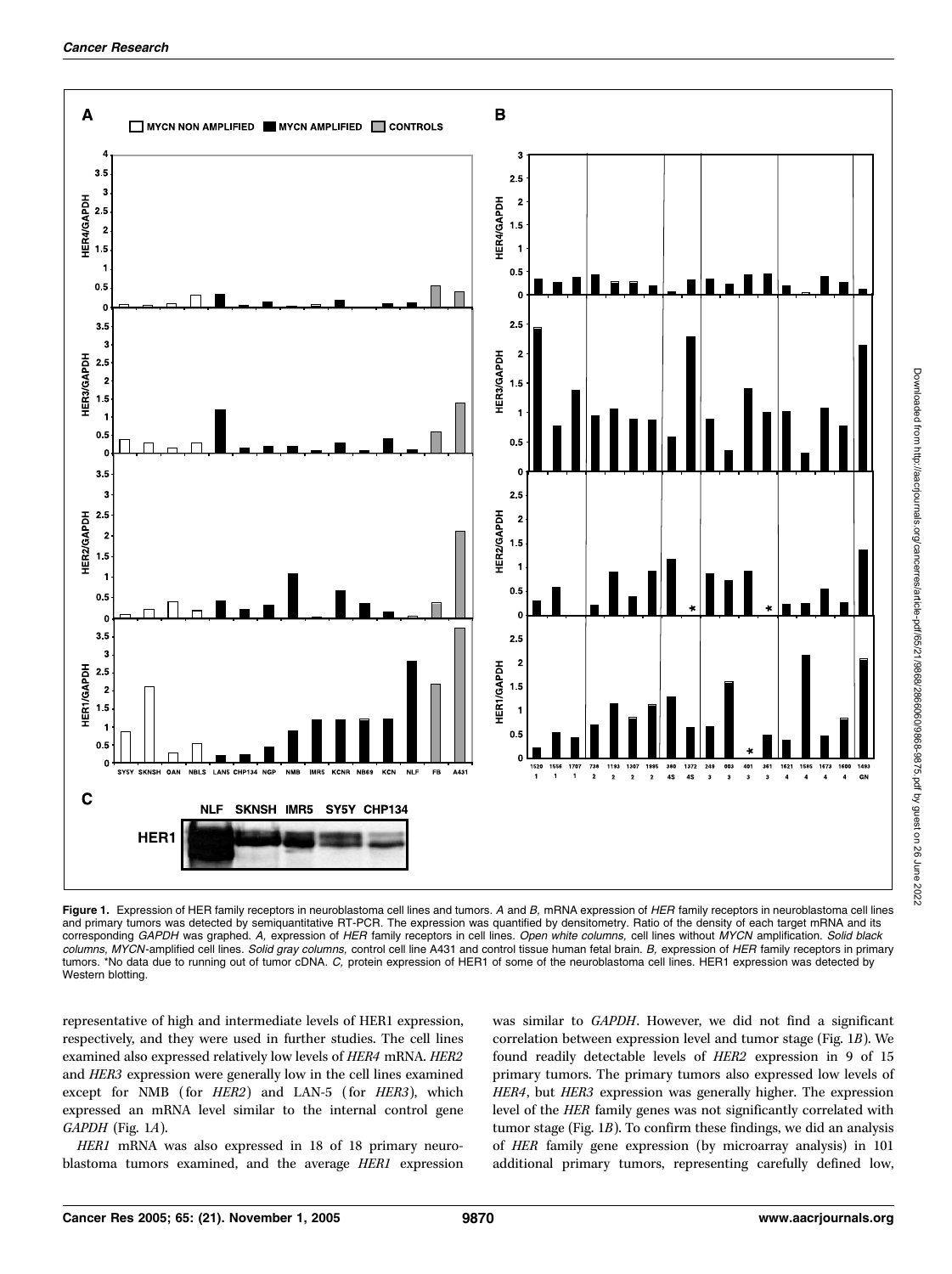intermediate, high, and ultrahigh risk groups. There was again no correlation between HER expression and either tumor stage or risk group (data not shown).

Epidermal growth factor enhances proliferation of some neuroblastoma cells. Because HER1 is expressed in neuroblastoma cells, we studied the effect of EGF exposure to determine if the receptor was functional. SY5Y has a moderate level of HER1 expression and NLF has a high level, comparable with the HER1 overexpressing cell line A431. Treatment of SY5Y cells with EGF (100 ng/mL) caused a 2-fold increase in cell number by day 7  $(P < 0.01)$ . Similar results were obtained in NLF cells (Fig. 2A). Neurite outgrowth was used as an indication of neuronal differentiation, but no outgrowth was observed during 7 days of EGF treatment. NLF cells have a faster growth rate than SY5Y cells under normal conditions. Other neuroblastoma cell lines, such as SKNSH, IMR5, and CHP134, were also screened for their response to EGF. We found that there was a general correlation between the level of EGFR expression and the magnitude of growth enhancement by EGF (data not shown).

To decide whether EGF increases cell number by increasing proliferation or decreasing apoptosis, we measured DNA content by flow cytometry. We found that treating cells with EGF resulted in a substantial decrease in the percentage of cells in the  $G_0-G_1$ phase, with a corresponding increase in the percentage of cells in S and  $G_2$ -M phase. Pretreatment of cells with ZD1839 (1  $\mu$ mol/L) prevents the cell cycle progression by EGF. The apoptosis fraction was very low for cells under all conditions, and there was no appreciable change in this fraction (Fig. 2B; Table 1). Similar results were seen in SY5Y cells, although to a lesser extent. Thus, EGF increases neuroblastoma cell number primarily by increasing cell proliferation.

ZD1839 blocks proliferation of neuroblastoma cells. ZD1839 is specific inhibitor of the EGFR tyrosine kinase at the micromole per liter range (22). Because EGF enhances the growth of some neuroblastoma cell lines, we investigated the effect of ZD1839 in neuroblastomas. A431 cells, which amplify and overexpress HER1, were sensitive to ZD1839 and used as a positive control. A431 cells, as well as the neuroblastoma cells SY5Y and NLF, were grown in



Figure 2. EGF enhances proliferation of NLF and SY5Y cell lines. A, cells were seeded in 24-well plates in 2% FBS-RPMI medium, and treated with EGF (100 ng/mL) for 2, 5, and 7 days. An MTT assay was done at indicated time points to measure cell number. Points, means of five replicates; bars, SD. The results shown are representative of three independent experiments. B, cells were seeded in 2% FBS without or with 100 ng/mL EGF or EGF plus ZD1839 (1 µmol/L). DNA content was measured by flow cytometry. Cell fit was done by the CELLQuest (version 5.1) program.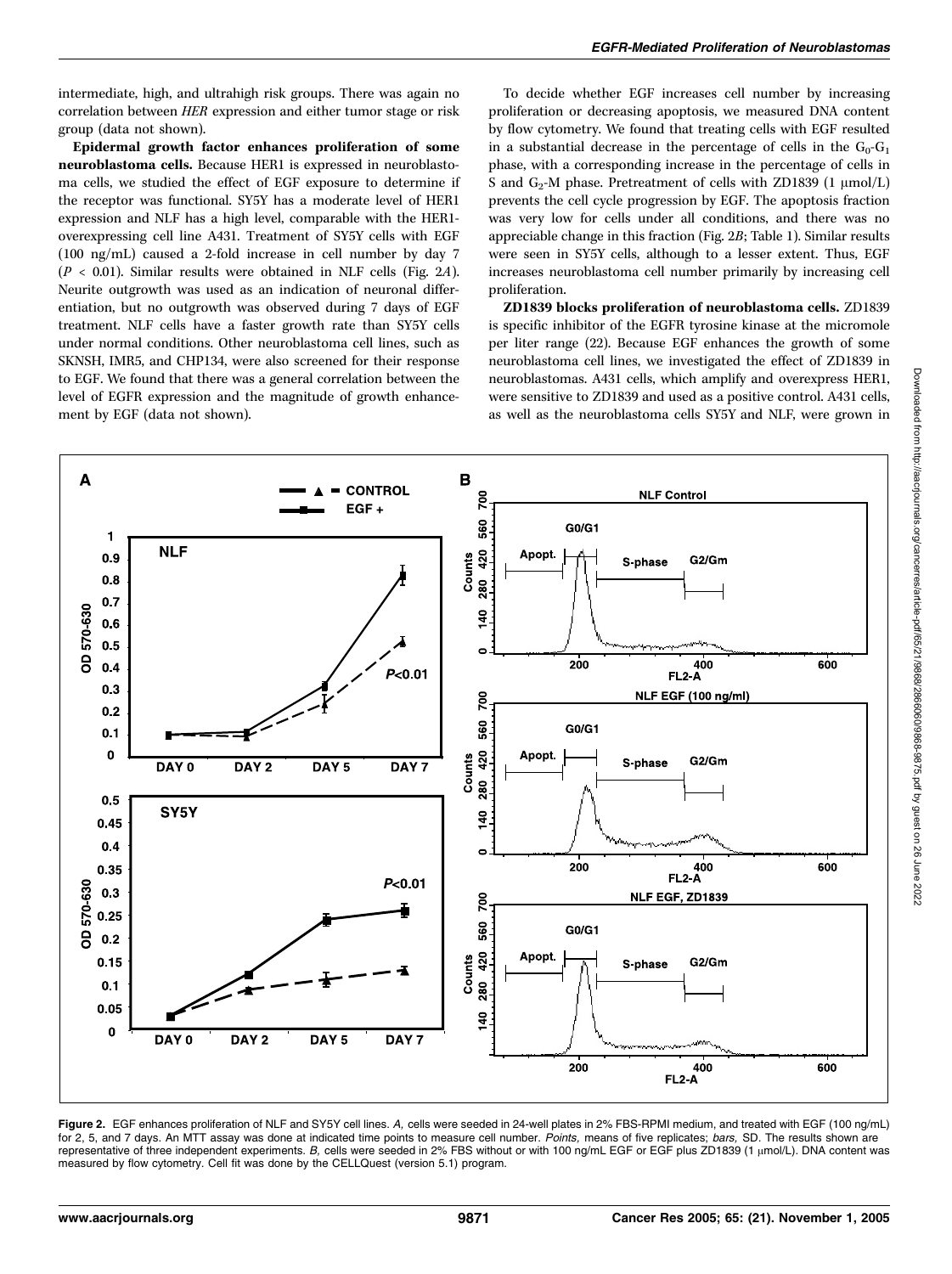| <b>Table 1.</b> Percentage of NLF cells in different phases of<br>the cell cycle under different conditions |         |       |                |
|-------------------------------------------------------------------------------------------------------------|---------|-------|----------------|
|                                                                                                             | Control | FGF   | $EGF + ZD1839$ |
| $G_1$ - $G_0$ (%)                                                                                           | 66.81   | 52.62 | 62.92          |
| S(%)                                                                                                        | 20.04   | 26.72 | 22.00          |
| $G_2-M$ (%)                                                                                                 | 11.04   | 19.01 | 13.57          |
| Apoptosis (%)                                                                                               | 0.59    | 0.28  | 0.49           |

10% FBS and exposed to a range of concentrations of ZD1839 for 72 hours. Concentrations as low as  $0.1 \mu mol/L$  for NLF cells and  $0.5 \text{ }\mu\text{mol/L}$  for SY5Y cells caused significant growth inhibition. At a concentration of 0.5  $\mu$ mol/L, ZD1839 caused a 40% to 50% reduction of growth in both NLF and SY5Y cells by 72 hours. This concentration was similar to that needed for inhibition of the A431 cell line (data not shown), indicating that NLF and SY5Y were both very sensitive to ZD1839 (Fig. 3A). A similar concentration of ZD1839 was needed to inhibit EGF-stimulated growth in NLF cells to the same extent in 1% FBS (data not shown). Thus, the  $IC_{50}$  for ZD1839 was  $\sim$  0.5 µmol/L for both NLF and SY5Y. At higher doses, ZD1839 also inhibits other kinase receptors, such as HER2, Flt-1, Raf, etc. (22). Thus, the growth inhibitory effect we observed at 10 to 40  $\mu$ mol/L concentrations could be due to inhibition of other kinase receptors as well. Flow cytometry indicates that  $1 \mu \text{mol/L}$ ZD1839 prevents EGF-mediated cell cycle progression from  $G_0-G_1$ to the S and  $G_2$  phases. Higher doses (10  $\mu$ mol/L) of ZD1839 increases apoptosis as well (data not shown), probably due to simultaneous inhibition of other important cell signaling pathways.

ZD1839 blocks the effect of epidermal growth factor on neuroblastoma cells primarily through the phosphoinositide 3-kinase pathway. Phosphorylation of HER1 by EGF led to activation of the MAPK and PI3K pathways. These pathways are thought to be important for cell survival and proliferation (23, 24). EGF induces phosphorylation of AKT ( $\text{Ser}^{473}$ ) and phosphorylation of both p42 and p44 MAPK (Figs. 3B and 4B, first two lanes).

We also examined the ability of ZD1839 to block downstream signaling pathways initiated by EGF. NLF and SY5Y cells were pretreated with different concentrations of ZD1839 before EGF treatment, and phosphorylation of HER1, AKT (Ser $473$ ), and p42/ p44 MAPK was examined. We found that ZD1839 greatly reduced phosphorylation of HER1 (Tyr<sup>1068</sup>) at a concentration of 0.01  $\mu$ mol/L. In NLF cells at a concentration of  $1 \text{ }\mu\text{mol/L, ZD1839}$  markedly reduced phosphorylation of AKT (Ser<sup>473</sup>). However, ZD1839 showed only moderate inhibition of the phosphorylation of MAPK at concentrations as high as 10  $\mu$ mol/L (Fig. 3B). In SY5Y cells, inhibition of AKT phosphorylation  $(Ser<sup>473</sup>)$  was evident at a concentration of 0.01  $\mu$ mol/L, whereas inhibition of p42/p44 MAPK phosphorylation was not seen until  $1 \text{ \mu}$ mol/L. We also examined the effect of ZD1839 on two other neuroblastoma cell lines (NB69 and SKNSH), and both showed pathway inhibition similar to SY5Y. In summary, ZD1839 reduced the phosphorylation of HER1 at very low concentrations. It has a profound effect on PI3K/AKT pathway but a more modest effect on the phosphorylation of MAPK. Thus, the PI3K/AKT pathway seems to play a more important role in EGF-meditated cell proliferation.

To further support our conclusions regarding the relative importance of the PI3K/AKT and p42/p44 MAPK pathways, we studied the effect of LY294002 and U0126, which are specific inhibitors of these respective pathways. NLF and SY5Y cells grown in medium containing 2% FBS were pretreated with LY294002 or U0126 for 1 hour before EGF treatment. Twenty micromoles per liter of LY294002 significantly decreased cell number, whereas  $10 \, \mu$ mol/L U0126 had no significant effect on either cell line (Fig. 4A, white columns). The same dose of LY294002 completely blocked EGF-mediated growth enhancement  $(P < 0.01)$ in both cell lines, whereas  $10 \mu \text{mol/L}$  U0126 only modestly reduced EGF growth enhancement ( $P > 0.01$ ) in SY5Y cells as determined by MTT assay.

Western blotting was done to ensure inhibition of specific pathways by corresponding inhibitors at the appropriate concentration. Twenty micromoles per liter of LY294002 almost completely blocked phosphorylation of AKT (Ser<sup>473</sup>) induced by EGF specifically in SY5Y cells (Fig. 4B), whereas NLF needed up to 40 umol/L LY294002 to completely block the pathway. Ten micromoles per liter U0126 completely blocked MAPK pathway in SY5Y cells, whereas as little as  $1 \mu \text{mol/L}$  was effective in NLF cells. Thus, the effect of 10  $\mu$ mol/L U0126 we saw in NLF (Fig. 4A) could be due to inhibition of other pathways. Given the fact that  $1 \mu \text{mol/L}$ ZD1839 inhibited EGF-mediated growth enhancement and PI3K/ AKT activation in NLF cells, but it has very little effect on MAPK phosphorylation (Fig. 3B), we conclude that the PI3K/AKT pathway is the primary pathway responsible for EGF-mediated proliferation.

## **Discussion**

Neuroblastoma is a common pediatric cancer and a leading cause of morbidity and mortality in children. Currently, even very intensive, multimodality therapy has resulted in only modest improvement in the cure rate of the more aggressive neuroblastomas. Therefore, a better understanding of the genes, proteins, and pathways responsible for neuroblastoma tumorigenesis and progression may lead to the development of more effective, less toxic therapies.

We have shown that 10 of 13 neuroblastoma cell lines and all primary tumors tested expressed HER1 at readily detectable levels. Other members of HER family receptors (HER2, HER3, and HER4) are also expressed in neuroblastoma cell lines at lower levels. HER3 was expressed in primary neuroblastomas at levels similar to HER1. There was no correlation between tumor stage and expression of any of the HER receptors. This was further supported by data from a microarray analysis of HER expression in 101 neuroblastoma tumors (data not shown). Nevertheless, the EGF/ HER1 pathway seems to be an important growth/proliferation pathway for neuroblastoma. The addition of exogenous EGF led to proliferation of SY5Y, NLF, and other neuroblastoma cells. Others have made similar observations on the NB69 neuroblastoma cell line (25). Because of the presence of other HER family receptors, HER1 may form a homodimer with itself or heterodimers with other members of this family. Other members of the HER family in neuroblastoma may be functional as well. For example, the HER3 receptor is expressed in the neuroblastoma cell line LAN-5 at readily detectable levels, and it can bind its ligand GGF-2 (neuregulin-2; ref. 26), as well as activate downstream PI3K/AKT and MAPK pathways (data not shown).

The HER1-specific tyrosine kinase inhibitor ZD1839 blocked the growth advantage induced by EGF. Furthermore, we examined downstream signaling pathways and showed that this specific inhibitor markedly reduced the EGF-induced autophosphorylation of HER1 and the phosphorylation of AKT (but not MAPK), suggesting that the EGF/HER1–mediated growth enhancement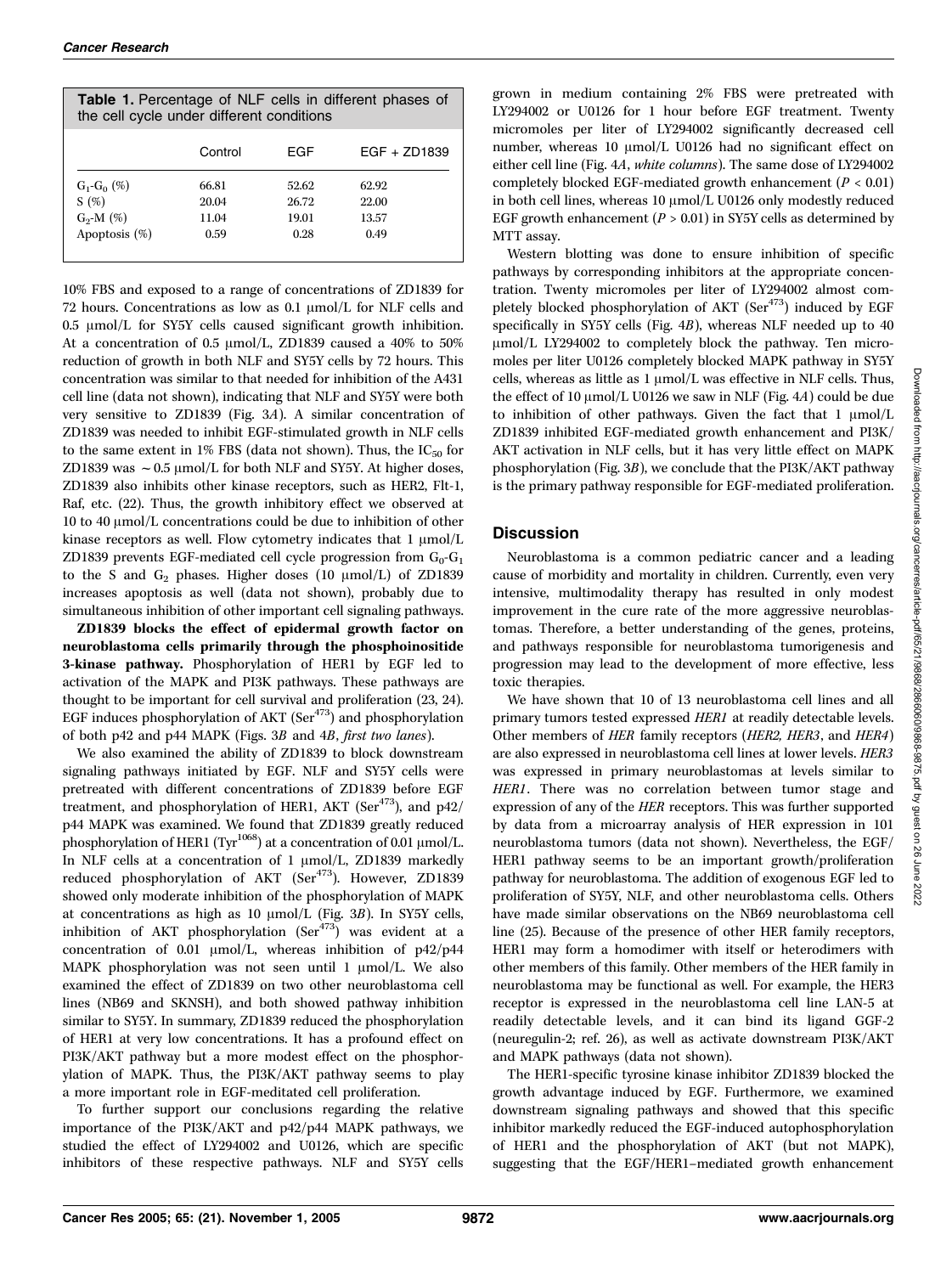effect is primarily mediated by the PI3K/AKT pathway. Furthermore, this inhibitory effect could be mimicked using LY249002, a specific inhibitor of PI3K/AKT pathway. However, treatment of cells with U0126, a specific inhibitor of p42/p44 MAPK, had only a modest effect, further supporting our conclusion that the primary growth enhancement effect of HER1 activation is mediated by the PI3K/AKT pathway.

Inhibition of tyrosine kinase receptors is an attractive approach for treating cancers for which a specific tyrosine kinase receptor pathway can be identified as important. ZD1839 (Iressa, gefitinib) has proven to be useful preclinically and clinically for treating EGFR-expressing tumors, such as non–small cell lung cancer, head and neck cancer, breast cancer, prostate cancer, and others; the general doses used clinically are 250 to 500 mg/d (27–30). Other EGFR inhibitors, such as Herceptin (trastuzumab), an anti-HER2 monoclonal antibody, have shown activity in a subset of breast cancers (31).

We have shown previously that members of the Trk family are expressed in both favorable and unfavorable neuroblastomas (2, 5, 7). TrkB and its ligand BDNF are expressed in the most aggressive, MYCN-amplified neuroblastomas, and this seems to represent an autocrine survival pathway for these tumors. The TrkB/BDNF pathway mediates survival and leads to activation of the PI3K/AKT pathway as well (1). CEP-751 is a Trk-specific tyrosine kinase inhibitor that is also under investigation in our laboratory. We have shown that CEP-751 inhibits growth of TrkB-expressing neuroblastoma cells in vitro and in vivo in mouse xenografts (32).

Here, we have shown that the EGF/HER1 pathway may also be an important growth/proliferation pathway for neuroblastomas, and low concentrations of ZD1839 inhibit growth of neuroblastoma cells. The IC<sub>50</sub> of ZD1839 for NLF is 0.5  $\mu$ mol/L in 10% FBS serum (and a similar dose under low serum conditions with EGF stimulation). This dose is comparable with that needed to inhibit the HER1-expressing A431 cell line in our study. Clinically, the



Figure 3. ZD1839 inhibits the growth of neuroblastoma cells. A, effect of ZD1839 on survival of NLF and SY5Y cells. Cells were treated with the indicated concentrations of ZD1839 for 72 hours and cell number was measured by MTT assay. ZD1839 significantly inhibits the proliferation of NLF cells at a concentration of 0.1  $\mu$ mol/L and of SY5Y cells at 0.5  $\mu$ mol/L (P < 0.01). Columns, mean of five replicates; bars, SD. B, cells were pretreated with ZD1839 for 1 hour before exposure to EGF for 5 minutes. Phosphorylation of EGFR (Tyr<sup>1068</sup>), AKT (Ser<sup>473</sup>), and MAPK was examined by Western blotting. The blots were stripped and reprobed with anti-EGFR, anti-AKT, and anti-MAPK antibody, respectively, to measure total protein loading in each lane.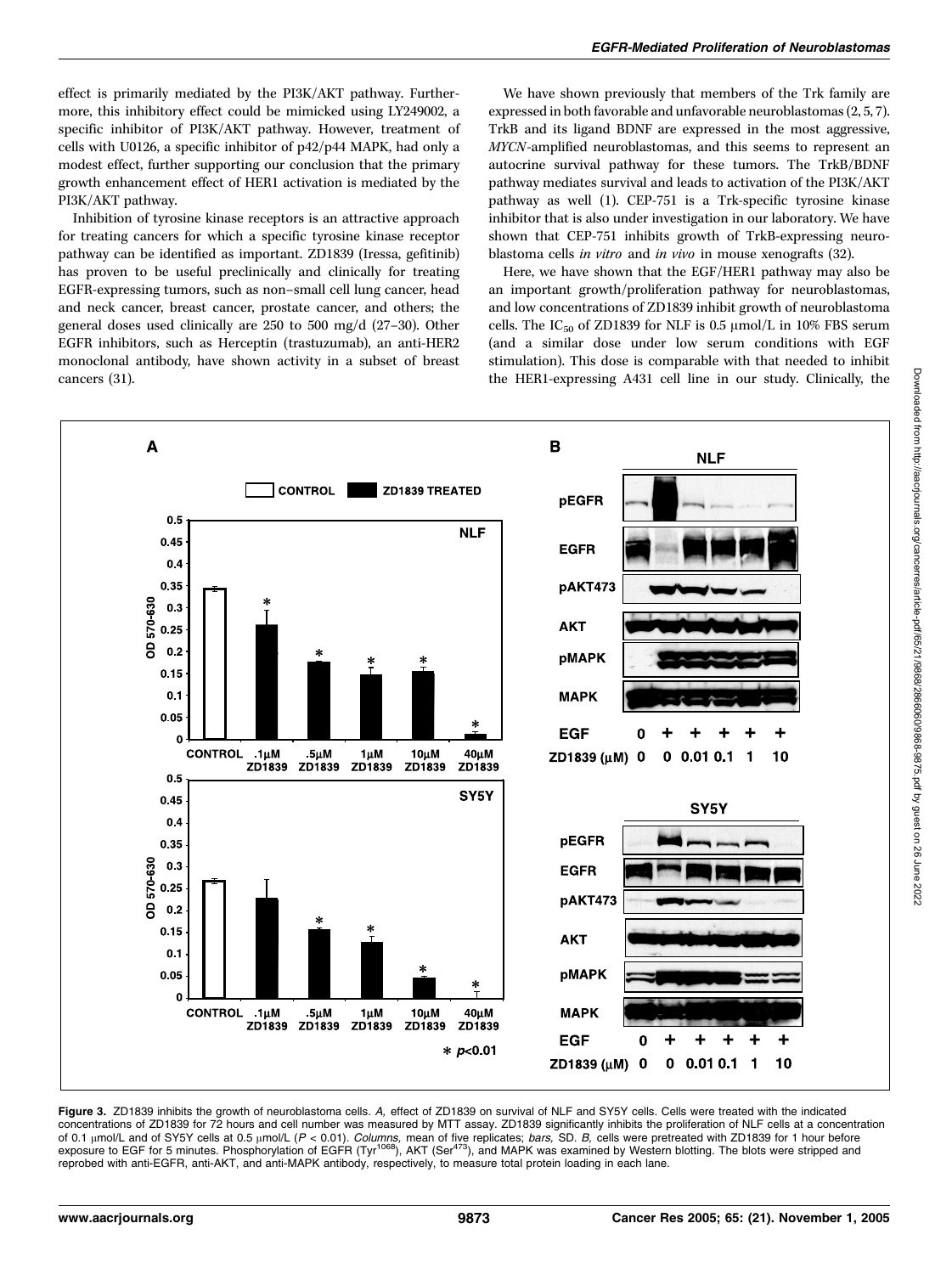

Figure 4. The PI3K/AKT specific inhibitor, LY294002, completely abolishes the proliferation effect of EGF. A, LY294002 completely blocks the effect of EGF. SY5Y and NLF cells were cultured in 2% serum medium in 96-well plates and pretreated with LY294002 (20  $\mu$ mol/L) or U0126 (10  $\mu$ mol/L) for 1 hour. EGF (100 ng/mL) or EGF plus ZD1839 (1 µmol/L) were added for 72 hours. Cell number was determined by MTT assay. LY294002 completely blocked EGF-mediated proliferation  $(P < 0.01)$ , whereas 10  $\mu$ mol/L U0126 only modestly reduced EGF growth enhancement; this is significant for NLF (P < 0.01) but not for SY5Y (P = 0.12). LY294002 alone significantly reduced cell number compared with control cells  $(P < 0.01)$ , whereas U0126 alone did not have significant effect  $(P > 0.01)$ . Columns, mean of five replicate samples; *bars*, SD. The results shown are representative of at least three independent experiments. *B*, Cells were pretreated with LY294002,<br>U0126, or both for 30 minutes before being stimulated by EGF stripped and reprobed with antibody against total AKT and MAPK to show equal protein loading in each lane.

geometric mean of plasma concentration is 0.3 to 1 mmol/L when patients were treated with a dose of 225 to 400 mg/d of ZD1839 (33, 34), which is more than serum-stimulated ZD1839  $IC_{50}$  needed for NLF and SY5Y. Thus, ZD1839 seems promising as a novel agent for treating human neuroblastomas.

Other tyrosine kinase receptors may also facilitate the activity of EGFR or have an independent effect on growth or survival. Previous reports have shown that other receptors, such as insulinlike growth factor-IR (IGF-IR) and EPHR family receptors, are expressed in neuroblastomas (35, 36). IGF-IR activates AKT and MAPK pathways in SY5Y cells and leads to survival and differentiation (35). Interestingly, ligand binding of all of these tyrosine kinase receptors results in activation of similar intracellular signaling pathways, suggesting that activation of any of these growth factor/receptor pathways could lead to enhanced growth or survival. Deregulated tumor cell growth, especially for highly resistant tumor cells, could result from the overexpression of one or several tyrosine receptors.

A combination of currently available reagents inhibiting the HER family or Trk family receptors is an attractive, biologically based approach for the treatment of highly resistant neuroblastomas. In fact, the cooperative inhibitory effect of ZD1839 and trastuzumab has been shown on human breast cancer cell growth (37). We are currently investigating whether EGFR inhibition alone, or in combination with either Trk inhibition or conventional chemotherapeutic agents, may be a more effective and less toxic approach for treating human neuroblastoma xenografts or other mouse models of neuroblastoma.

#### Acknowledgments

Received 7/7/2004; revised 6/13/2005; accepted 8/17/2005.

Grant support: NIH grants CA-94194 and CA97323 (G.M. Brodeur, R. Ho, J.E. Minturn, and A.E. Evans), Young Investigator Award and Career Development Award from the American Society of Clinical Oncology (J.E. Minturn), Richard and Nancy Wolfson Young Investigator Award (J.E. Minturn and T. Hishiki), and Audrey E. Evans Endowed Chair (G.M. Brodeur).

The costs of publication of this article were defrayed in part by the payment of page charges. This article must therefore be hereby marked *advertisement* in accordance with 18 U.S.C. Section 1734 solely to indicate this fact.

We thank AstraZeneca for providing ZD1839 and Wing M. So for performing some confirmatory semiquantitative RT-PCR experiments.